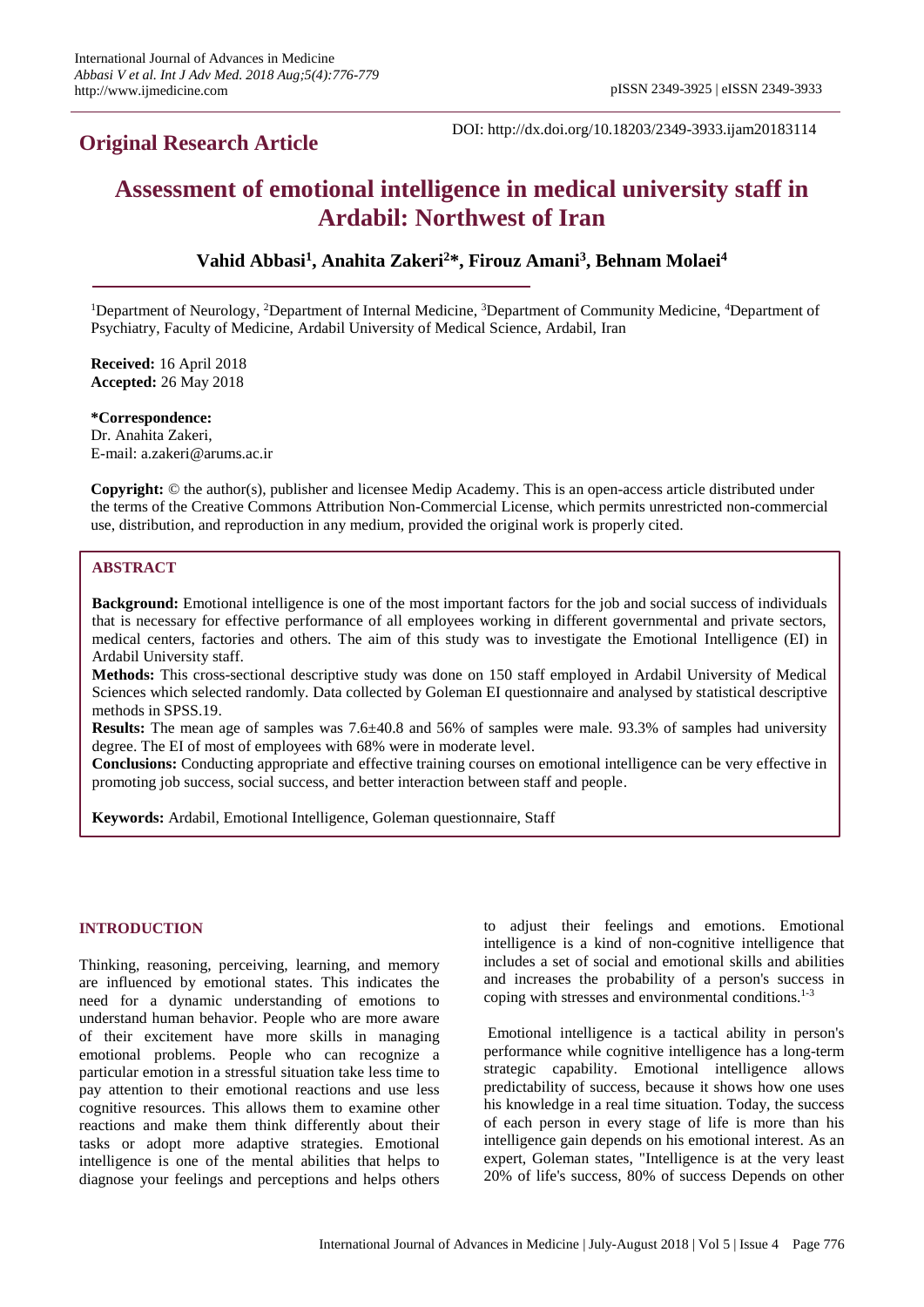factors, and the fate of people in many cases depends on the skills that make emotional intelligence." Recent studies have shown that there was a direct correlation between emotional intelligence and positive organizational outcome such as better performance, appropriate group activities, more effective interactions, better solutions to conflicts and lower levels of stress.<sup>4-5</sup>

Research conducted at the University of Queensland showed that 90% of those with excellent job performance have great emotional intelligence. A study done at Shahid Beheshti University on students from different disciplines showed that emotional intelligence was moderate among all students.<sup>6</sup> Marcus et al examined the relationship between emotional intelligence with social competence and academic success in high school students in Spain and found that students with high emotional intelligence tended to be more positive towards social behaviors.<sup>7</sup>

Parker et al stated that emotional intelligence is an important predictor of scientific success.<sup>8</sup> Clarke stated in a study that teaching social and emotional skills can both be successful in the long run and in the short run, and by integrating the concept of emotional intelligence into educational programs, students can be better off with stresses Studying.<sup>9</sup>

Daniel Goleman believes that high emotional intelligence explains why individuals with average intelligence quotient (IQ) are more successful than those who have higher IQ scores. IQ cannot well explain the different fate of people who have opportunities, academic conditions, and similar perspectives. The staff of different departments also need these skills to do their job properly and can effectively deal with clients in working environments. Lack of adequacy and emotional ability can prevent people from achieving their potential.<sup>10-11</sup>

Therefore, considering that the staff of the staff of Ardabil University of Medical Sciences faces many problems, such as anxiety and stress in life, having the abilities that help them solve their problems can make them more compatible with the environment and people.

Emotional intelligence is one of the most important factors for job and social success and for the effective performance of each individual, a society is necessary and appropriate. Between emotional intelligence and job satisfaction between men and women, there is the sense that the more emotional intelligence and job satisfaction is higher and vice versa between job satisfaction and each of the components of emotional intelligence (selfawareness, self-control, social consciousness, social skills, and self-esteem) are different in male and female employees. Whatever the job is more complex, emotional intelligence is more important.<sup>12</sup>

The aim of this study was to investigate the Emotional Intelligence (EI) of Employees Employed in Ardabil University of Medical Sciences.

## **METHODS**

This cross-sectional descriptive study was conducted in University of Medical Sciences, in Ardabil Province northwest of Iran.

#### *Inclusion criteria*

All staff employed more than one year in University and had consent to participate in the study.

#### *Exclusion criteria*

Workers with less than a year's experience and retired staff.

#### *Sample size and design*

Sample size was determined using cross-sectional survey formula, depending on Z=the value of normal curve corresponding to the level of confidence of 95% which is 1.96, desired margin of error = 5% and probability of staff with higher  $EQ = 0.11$  in a pilot study, the resulting sample size was 150 staff.

#### *Questionnaire*

Data collected by Golman EI standard questionnaire which included 33 questions in five dimensions such as: social skills, spontaneity, self-awareness, self-regulation and sympathy. All questions included five scales such as Most often, often, occasionally, rarely and almost never each with 1 to 5 score.

By summation total scores from all questions the total score of EI calculated and EI total score in range 57-144 which divided in three groups week (score 57-86), moderate (87-116) and good (score 117-146).

#### *Statistical analysis*

From all participations orally, consent was taken and then questionnaire completed for all participants and then collected data analyzed by descriptive statistical methods such as table and graphs in SPSS version 19. A p-value <0.05 was considered statistically significant

#### **RESULTS**

The mean age of samples was 40.8±7.6. Of all samples 56% were male and rest of them were female. 93.3% of them had College education. There wasn't significant relation between a sex and education level with EI. Among people with moderate EI, the mean age was  $39.5\pm7.1$  and there was significant relation between age and EI. The mean score of EI among all people was 108±13.7 with a range 57-146. Most of employees in Ardabil university of medical science, with 102 (68%) had the EI in moderate level (Figure 1).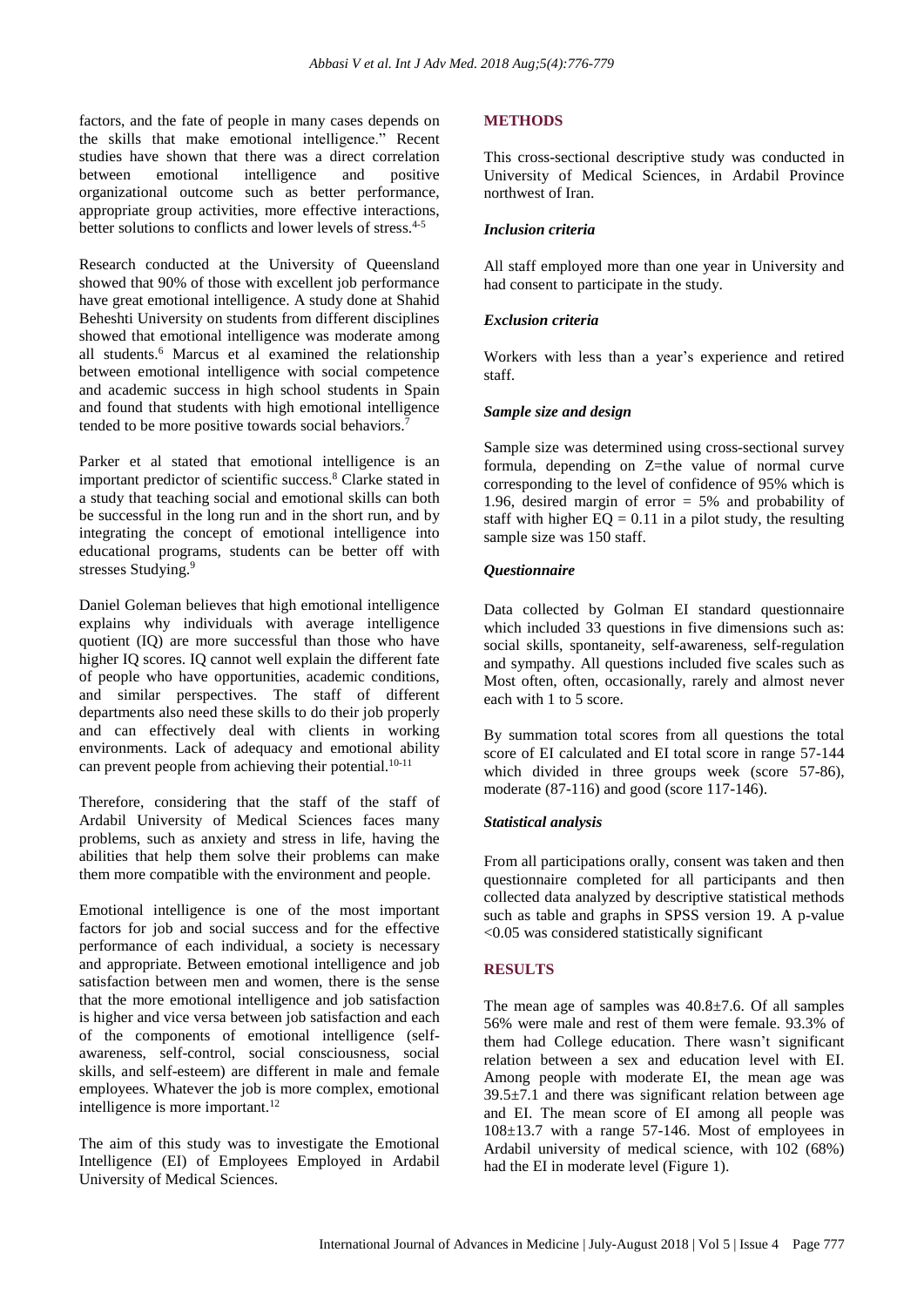

**Figure 1: The Emotional Intelligence levels among studied participants.**



#### **Figure 2: The levels of EI among all samples in five dimensions.**

The Level of EI among all samples in all five dimensions of EQ (Social skill, Spontaneity, Self-Awareness, selfregulation and Sympathy) was in moderate level. (Figure 2).

### **DISCUSSION**

Results showed that the high score of EI was 146 and the least was 57 and the EI score among employees was in moderate level which was similar to other studies.<sup>6,12,13</sup>

In this study 56% of samples were male and rest were female and there wasn't relation between sex and EI level which was in line with Haghighatjoo and et al study which found non-significant relation between sex and EI of emplyoees.<sup>12</sup> The result of present study was similar to Adib and et al study which found that the total score of EI among two sexes.<sup>14</sup>

Concerning the gender difference in emotional intelligence, the results of the Samari study showed that even though there is a significant difference between male and female students in subscales (feeling of happiness and autonomy of practice) of emotional intelligence but there wasn't significant difference in overall score of emotional intelligence and we can say that boys and girls enjoyed the same level of emotional intelligence.<sup>13</sup>

The results were in line with Tehrani and et al study which believed that there was significant relation between total score of EI and demographic variales such as age, sex, Semester and academic achievement.<sup>15</sup>

In this regard, Baradaran and et al in a study showed that the rate of EI wasn't significant between girl and boy students.<sup>16</sup>

Furenham et al in a study found that women had higher scores in dimension communication skills than men but in total score of EI the difference wasn't significant.<sup>17</sup>

The results showed that the employees had EI score in week levels in dimensions such as spontaneity and sympathy. So, the university authorities should try by accurate planning and using expert counselors to promote all levels of mental dimensions, especially the spontaneity and empathy dimensions of the staff. Total score of EI among employees was about 62.4% which was in acceptable rate but, given the importance of universities for the growth and development of the community, the full efforts of the authorities are need to provide effective training to all personnel. The better interaction between the staff and the client and in the university deal to good and better results in future in society.

In this study the mean age of samples was  $40.8 \pm 7.6$  years and there was a significant relation between age and EI which was similar to Samari and et al study that found the positive correlation between age and EI and also this results in line with Defries and et al study results which found that most people in their life reach to high selfawareness and by rising the age the peoples could better control their excitement and behavior. Other research showed that the increasing age deal to improvement of EI in future. $13,18$ 

#### **CONCLUSION**

With regard to the lack of different in the emotional intelligence in different groups and its moderate level, emotional intelligence skills training at all levels should be considered. It is also necessary to conduct training courses on emotional intelligence and the provision of written materials along with applicable guidelines in the training of emotional intelligence components for employees in the future.